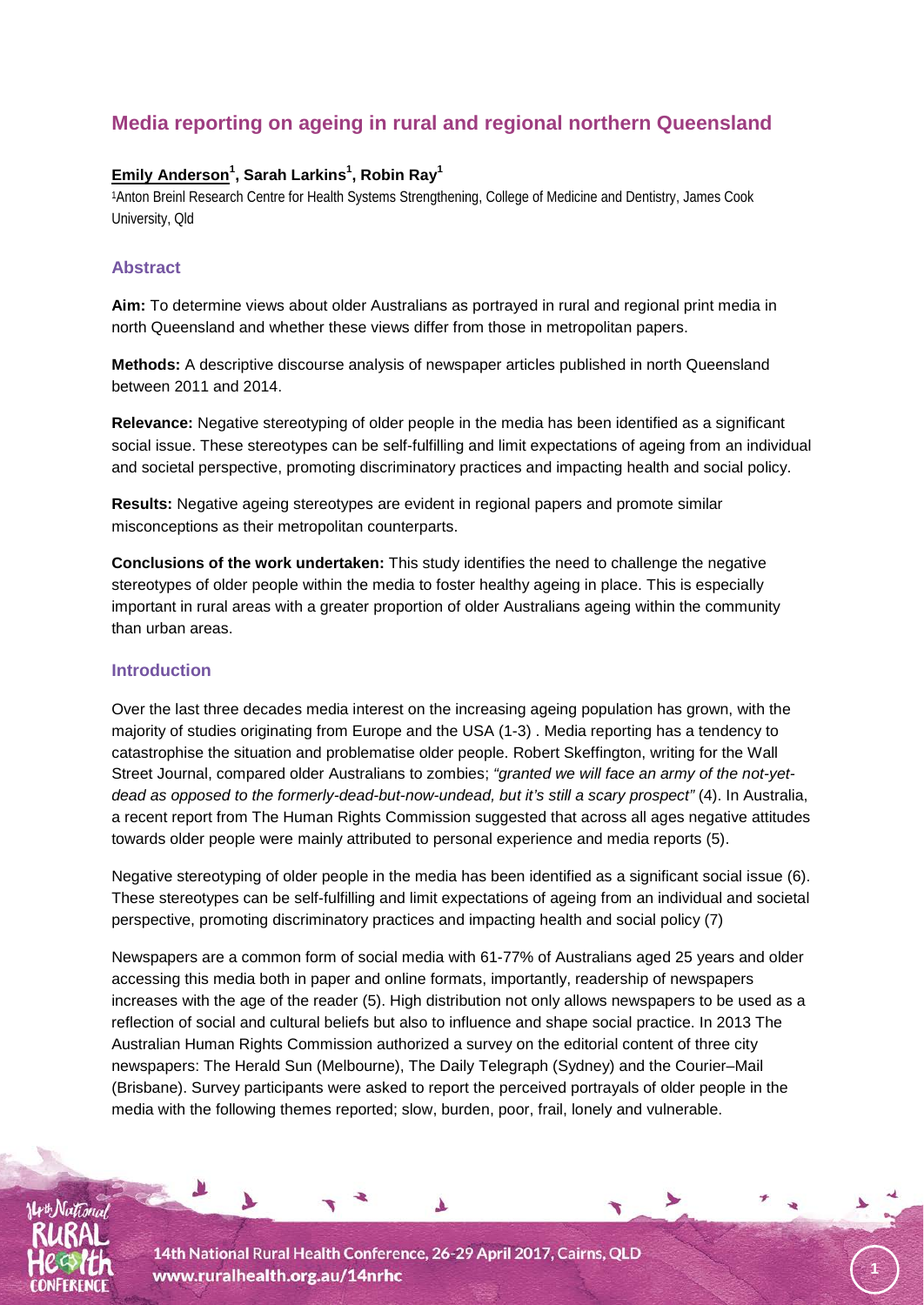Previous studies have concentrated only on national and metropolitan newspapers (5, 8) , yet 36% of older Australians live in regional and a rural areas with these areas having a disproportionate amount of the population over 65 years old, compared to cities (8).

A report into the social positioning of newspapers showed that readers differentiated between urban, national and regional newspapers with the former bringing the outside world to them and the latter informing and advising them(9). This puts regional newspapers in an ideal position to have a major impact on how regional and rural society view older community members. This study aims to explore and characterize the portrayals of older people in regional newspapers and compare content to national and metropolitan newspapers.

# **Method**

#### *Design*

As critical theory attempts to confront the injustice in society this study employed critical theory to identify if older people were being unjustly portrayed in rural newspapers (10). Discourse analysis which seeks to link language and its use to power and social difference in society was used in this study to look at how newspaper reports use language to socially shape discourses on older Australians.

#### *Sample selection*

Newspapers from the local area of north Queensland archived in www.newsbank.com were selected; ten in total<sup>\*</sup>. A search of all newspaper articles published between January 2011 and October 2014 excluding advertisements and reader's comments was undertaken. The sample was restricted to rural and regional areas as previous studies (9) have assessed metropolitan newspapers and this review was undertaken as part of a study on rural ageing.

#### *Data collection and analysis*

Articles were selected where the following search terms were present in the headlines: elder, elderly, pension(s), pensioner(s), older workers, older drivers, elderly drivers. Search terms were validated by review of the literature and discussion with the research team.

The term old/older was excluded due to the large number of unrelated articles identified.

A total of 214 articles were initially screened resulting in 179 for analysis. Articles were then grouped according to the subject matter in descending frequency; crime, finances, health, driving and older workers.

Articles were then read (EA) and content assessed both textually and contextually for any negative aged bias in the report (11). Bias was classified as articles that made note of age along with an underlying undesirable assumption regardless of the article topic. Themes arising from the articles were discussed and agreed by the research team.

#### **Results**

-

Analysis showed that regardless of whether articles subjects were positive or negative, words and phrases portrayed older Australians as being less capable members of society. Newspapers were

◥

**2**



<sup>\*</sup> Ayr Advocate, Bowen Independent, Cairns Post, Cairns Sun, Cairns Weekend Post, Herbert River Express, Home Hill Observer, Innisfail Advocate, Townsville Bulletin, Townsville Sun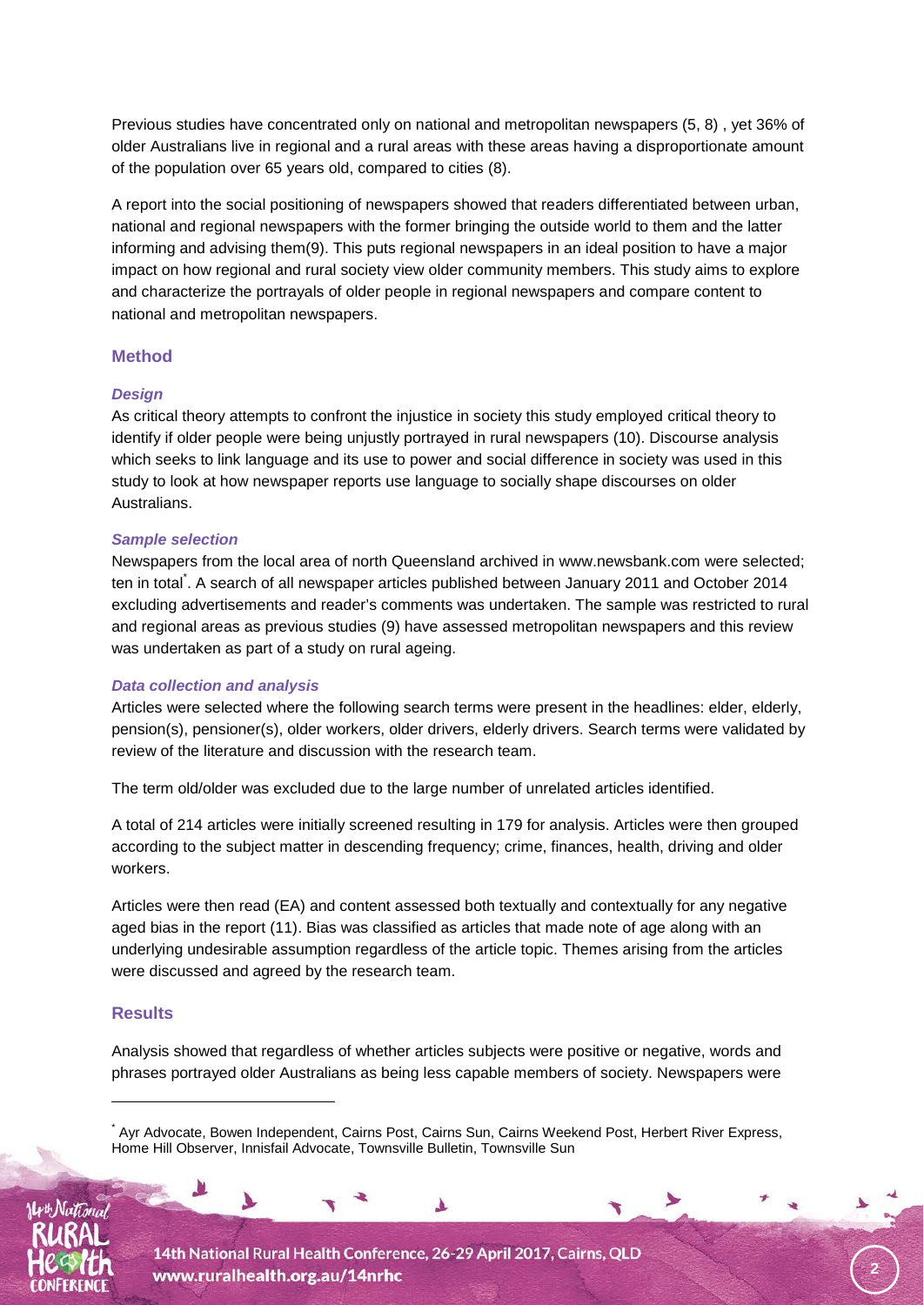found to socially construct older people as in four main ways; vulnerable victims, burden on society and deserving or undeserving. These results closely reflect the stereotypes portrayed in metro and national newspapers (8).

#### *Vulnerable*

Older Australians were categorised as more vulnerable when reporting crime propagating a public perception that they are more likely to be victims of crime (12).

"he targets vulnerable victims and that's clear from their ages"—*Townsville Bulletin*  12 September 2013

"this would have been a terrifying experience for anyone, let alone someone elderly"— *Cairns Post* 15 September 2014

A paternalistic tone depicted older Australians as defenceless or helpless and unable to cope with the demands of modern life.

"so little old ladies can sleep better at night knowing that you are not out and about to rob them"—*Townsville Bulletin* 4 January September 2012

"Elderly people haven't grown up with the cynicism needed to survive in this day and age"— *Cairns Post* 19 February 2014

Vulnerability was also apparent in finance reporting. Reports contained an underlying tone of protectiveness towards the older Australians, suggesting that this group need help to manage their finances so that they are not disadvantaged or taken advantage of by charlatans. This promotes the assumption that by age alone, they are intentional targets for financial fraud.

"The elderly and frail are being duped by funeral insurance policies that can cost up to 20 times the average price of a funeral, or up to \$140,000 in premiums if the holder lives to 90"— *Townsville Bulletin* 21 March 2013

"banks have been accused of routinely ripping off vulnerable older Australians"—*Townsville Bulletin* 17 September 2011

"senior Australians can be too trusting and confused by technology, so remind them to never pass on banks details, passwords over the web or email"—*The Cairns Post* 5 August 2013

#### *Deserving and undeserving*

The context of reporting on pensions was mixed with the dominant view suggesting that older people were deserving of the Age Pension, but this was juxtaposed by concerns about increasing associated costs. A positive ideology suggested that older Australians are deserving of the pension having earned this right by working (and paying tax) for most of their adult life—in effect they have paid their dues to society. However, concerns were raised that older Australians although deserving of the pension were living on the edge of poverty which while sympathetic, positions older Australians as a group to be pitied:

"difficult to decide between eating and household bills" **……** heart breaking to see pensioners struggling to survive"—*Townsville Bulletin* 15 September 2012

**3**

"increases in levy would be burden to our most vulnerable citizens"—*Bowen Independent*  12 April 2013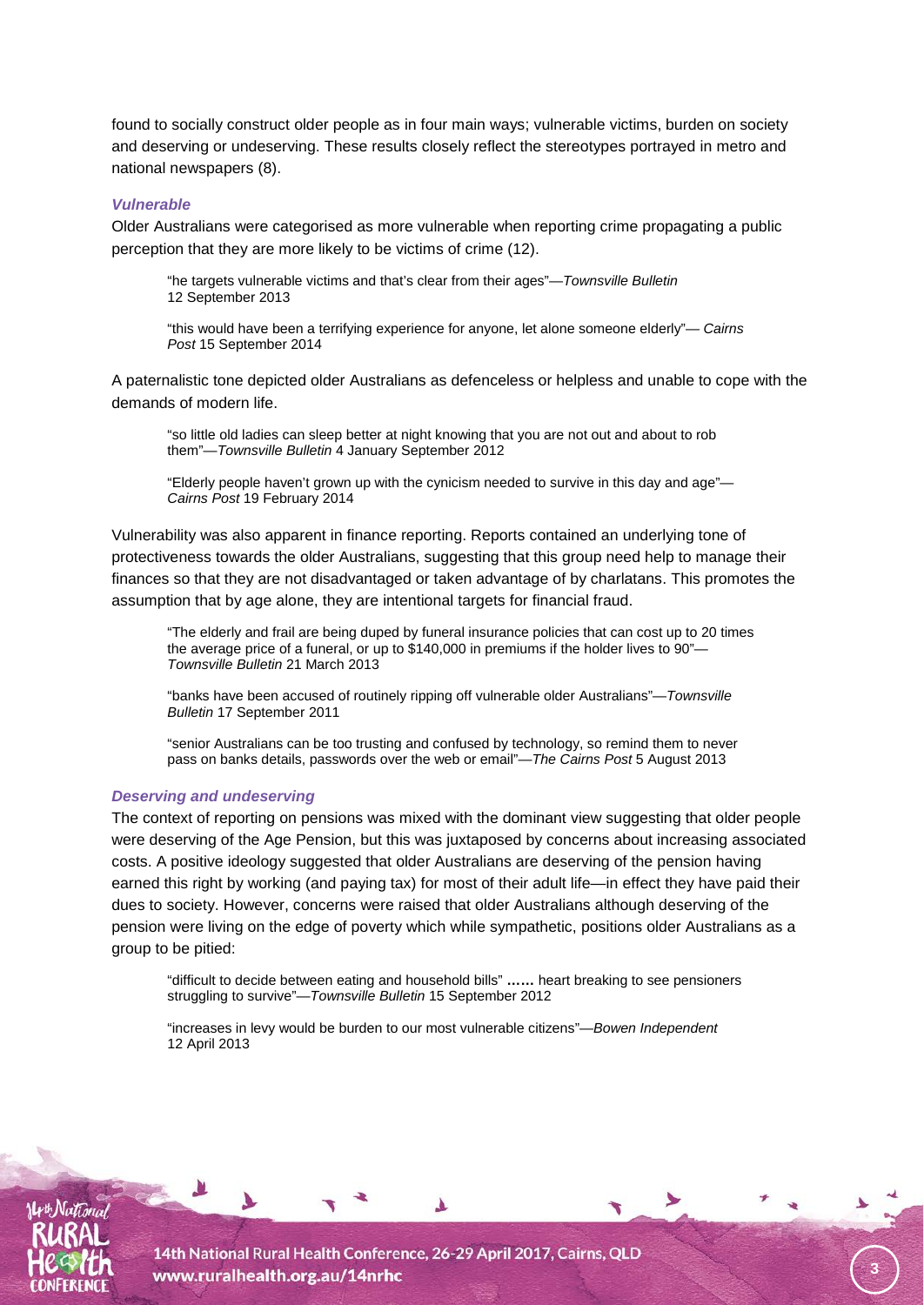Concerns about the sustainability of Age pensions were couched in terms of need for government restraint:

"The National Audit Commission has urged Tony Abbott to target the age pension as one of his "clearest opportunities" to restrain out of control government spending and linking the pension to average weekly earnings, not average male earnings, meaning pensioners would receive about \$200 less a fortnight than they would otherwise have pocketed"—*Townsville Bulletin*  2 May 2014

Connotations of words such as "pocketed" challenged the legitimacy of deserving pensioners giving the impression that this money is not needed or indeed deserved with pensions an unnecessary economic encumbrance. A report of a speech by Australian Deputy Prime Minister Warren Truss clearly suggests that this undeserving view is held by policy makers

*"*Mr. Truss said that 1100 people a week in their mid-60s were moving onto the old age pension, with many accessing their super from age 60 and squandering it. Increasingly, the lifestyle and the savings for superannuation are being seen as an opportunity to enjoy a few cruises and the luxuries of life for a few years until it runs out and then people wish to fall back on the old age pension" and "The Government has been forced to act because the pension will become unaffordable as the population ages"—*Townsville Bulletin* 15 May 2014

This quote positions older Australians as undeserving, playing the age pension system for their own gain, with the implication that there will be no pension when today's workers retire. Furthermore, by clearly positioning older Australians as undeserving he is then "forced" to take action to stop this undesirable behaviour.

However, positive support and sympathy underwrote articles about older workers. The problems older job seekers face as the pensionable age increases was widely reported reflecting age discrimination in the workforce, the longer periods of unemployment experienced by older workers and the need for more government incentives to employ older workers. The fact that older workers needed to work to accrue sufficient superannuation to support their retirement was nuanced as being unfair

"a quarter of Australia's greying boomers expect to work into their 80s because they are too poor to retire"—Townsville *Bulletin* 27 November 2013

"too broke and too bored to retire, Australia's grannies are flocking back to work, with nearly half the nation's 60-something women in the workforce".—*Cairns Post* 10 August 2013

These reports implied that as long as older Australians are contributing to society or wanting to contribute, they are positively viewed as in the overall community rather than as a non-contributing financial drain.

#### *Burden*

Older Australians were portrayed as a burden in the area of health, requiring extra healthcare resources and needing assistance. Articles promoting "healthy ageing" used dependent and paternalistic narratives directed towards younger readers.

"looking after the elderly at home"—*Bowen Independent* 11 May 2012

"care for the elderly during summer sizzlers"— *Cairns Sun* 30 June 2013

Reporting about residential aged care was emotive and negative with the lack of beds, staff and aged care services, being the main topics.

**4**

"bed crisis in elderly care, elderly turned away at aged-care facility"—*The Cairns Post*  9 November 2013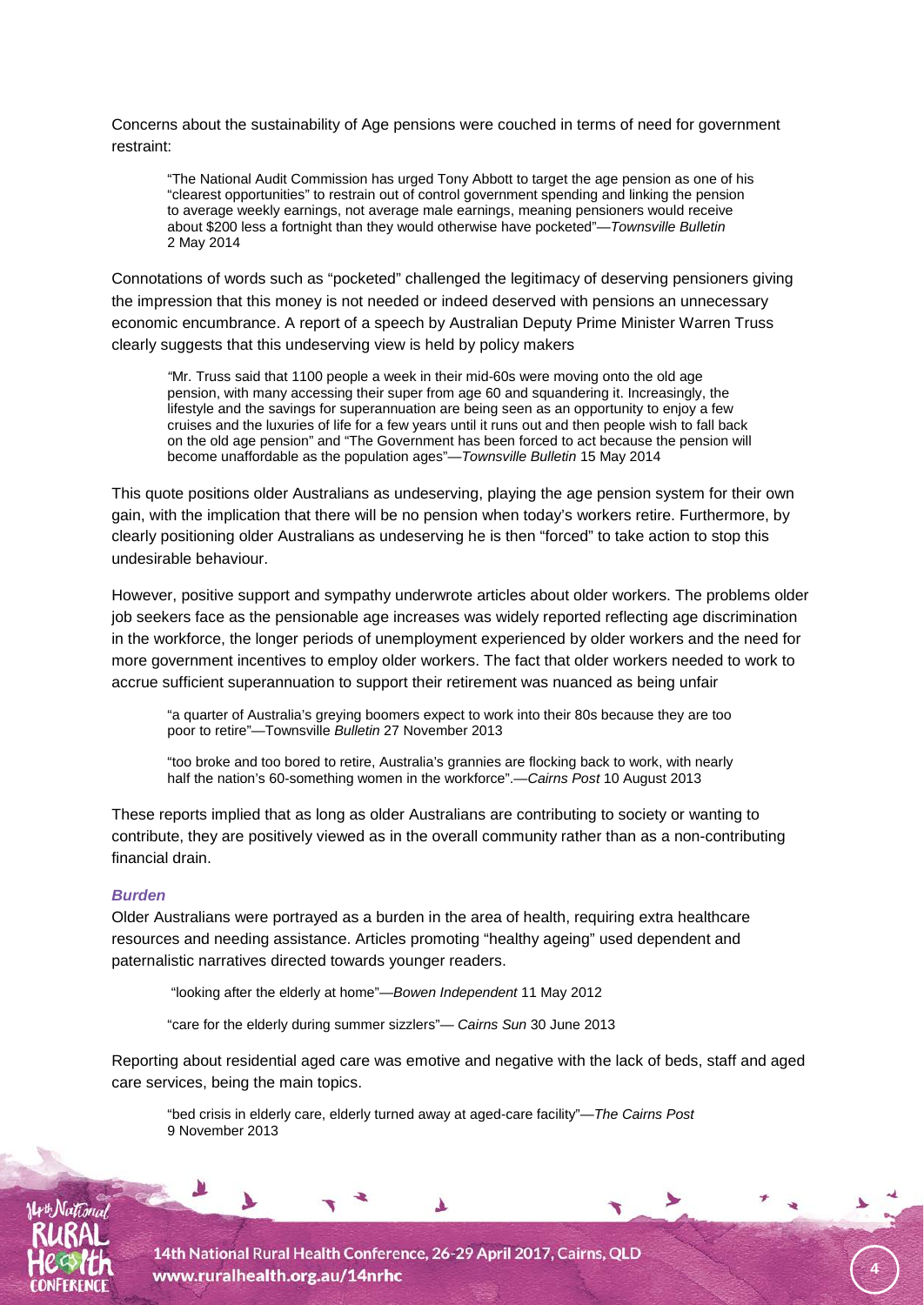"aged care providers in Townsville say they cannot maintain their existing level of service for elderly people unless there is a serious increase in federal funding for the sector"—*Townsville Bulletin* 31 July 2013

These articles promote negative stereotypes regarding the ageing population and the burden of caring for them, raising concerns for the future financial stability of the healthcare system.

The term "bed blocking" in common use in hospitals, media and public arenas has a negative impact when used in this quote to suggest that older patients are intentionally staying longer and purposely impacting on the care of others.

"elderly patients occupying beds at Townsville Hospital because they have nowhere suitable to go, has been a major component of bed blockage at the facility, contributing to longer patient waiting times"—*Townsville Bulletin* January 23 2013

The use of negative emotive phrases within reports, whilst not overtly blaming older Australians, raises anxiety in the reader. The report would not have the same effect if older patients were "receiving care" compared to "occupying", and "bed shortages" was used instead of "bed blockage".

The public perception of older drivers as a burden to other road users was fuelled by statements like

"forget young hoons, older drivers are the new road menace"—*The Cairns Post* 2013

as less than able drivers due to their age alone, in some cases described as dangerous.

"A Townsville mum is calling for 's' plates to be introduced for senior drivers after a near miss on a roundabout"*—Townsville Bulletin* 12 August 2011

# **Discussion**

Rural communities are often represented as being idyllic, with a less pressured way of life, along with strong communities and traditional values promoting them as a good place to grow old (13). With the larger proportion of older residents in rural areas it is important that they feel included and part of their local community. This study demonstrates that regional newspaper reports concerning older Australians are often negatively nuanced portraying them as vulnerable, dependent and in need of support. These descriptors concur with those reported in Australian urban and national newspapers(9) have the potential completely remove any sense of agency from older people themselves.

Age stratification was evidenced in north Queensland's press through the use of collective naming terms such as "grannies" and "little old ladies". This stratification, positions older Australians as being 'other' and setting them apart from the rest of the community (2) and challenging the widely held belief that rural communities are typified by shared sense of values and social closeness (13).

Contextual analysis of crime reporting also portrayed age stratification indicating that criminal acts against older Australians break an inherent societal moral code, with perpetrators seen as cowardly and committing a worse offense than a similar offense against a younger person. This stratification can be viewed as both positive and negative, showing that although society wants to protect older people at the same time it views them as vulnerable victims. The New South Wales report, *Older People Crime: Incidence, Fear and Prevention* discussed media reporting on crime stating that whilst the media are a valuable source of information for communities, crime reports "are skewed in favour of unusual and horrifying events, such as violent crimes against older people" (14).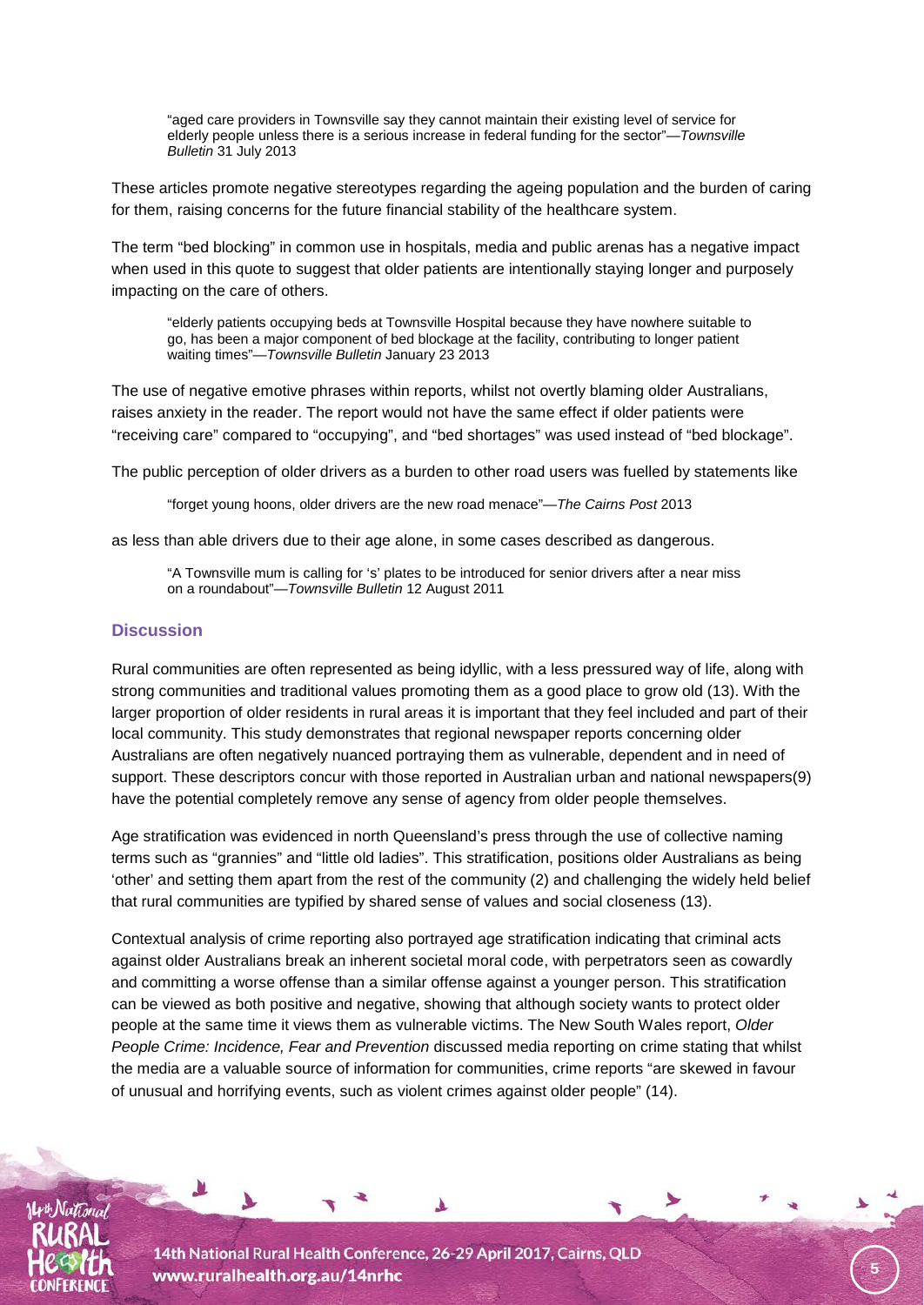There was evidence of marked paternalism suggesting that older people need to be looked after and told what to do with regards to making financial and health decisions. These reports may promote a self-fulfilling prophecy among older Australians. They may feel they cannot manage adopting a fatalistic attitude to health and ignoring symptoms simply as ageing. This is of particular importance in rural areas where older residents may be already be struggling with increased costs for goods and services, inadequate transport and access to health services and lack of economical parity with their community.

Articles about older people who were living well, engaging with the community for example through volunteering and those making a success of life in their older years were underreported. Instead, discourses mainly focused on the promotion of extremes with greedy "baby boomers" and frail old people "living in poverty"; one designed to create conflict and the other pity or indeed blame for not accruing enough resources when young, "too poor to retire". Living in rural areas carries a life-course disadvantage when it comes to salaries and job opportunities leading to reduced opportunities to build assets (15). Thus, the pre-existing socio-economic situation of an older person is likely to be a reflection of their life to date rather than a characteristic to be pitied or blamed on old age.

Reporting around pensions and welfare suggests that the Age Pension is unsustainable in its current form and will bankrupt future generations. This style of reporting places younger and older Australians in direct conflict, presuming will be no pension for the younger generation, again reinforcing a negative divide between generations influencing intergenerational relationships and potentially, creating age related prejudice (2).

Older workers were positively portrayed; however the term older worker was not clearly defined in the articles. Employees and employers classify an older worker as aged from 55 to 57 years (16), with 10% of employers admitting to having policies avoiding recruitment of workers usually over age 50 . Older workers experience longer periods of unemployment which increase with age, with workers 55 years and above unemployed for an average of 75 weeks. Growing older has a negative impact on employment prospects and increasing the retirement age may further penalize older workers.

Older drivers were negatively portrayed with calls for increased regulation. However older drivers also tend to self-regulate their driving, adopting strategies such as not driving at night, during busy times or in bad weather, to keep their driving independence for longer. This demonstrates when older Australians feel that their driving is impaired they take pro-active steps (17). Previous studies of portrayals of older drivers have found that the media are complicit in stereotyping older drivers as being incapable and a menace (18).

Increasing health care requirements of older Australians and the ability of society to pay was the main concern identified in health reporting. While results and projections vary, what is clear is that an ageing population will increase demand on the healthcare system. Highlighting this burden may provoke anxiety in younger Australians who may perceive that limited care will be available for their own needs; promoting a competitive rather than a cooperative environment. Whilst there is clear evidence for increased spending in healthcare the main drivers are not the change in demographics and our older population but higher incomes, greater expectations, health sector salaries, changes in disease rates and new technologies. Data from the World Bank (2011) indicated little association between health expenditure as a percentage of gross domestic product and the proportion of the 65 plus population (19). Given that rural populations already suffer from inequity in access to healthcare, anxiety about future healthcare is a valid concern but should be seen as a multigenerational issue for the community (20).

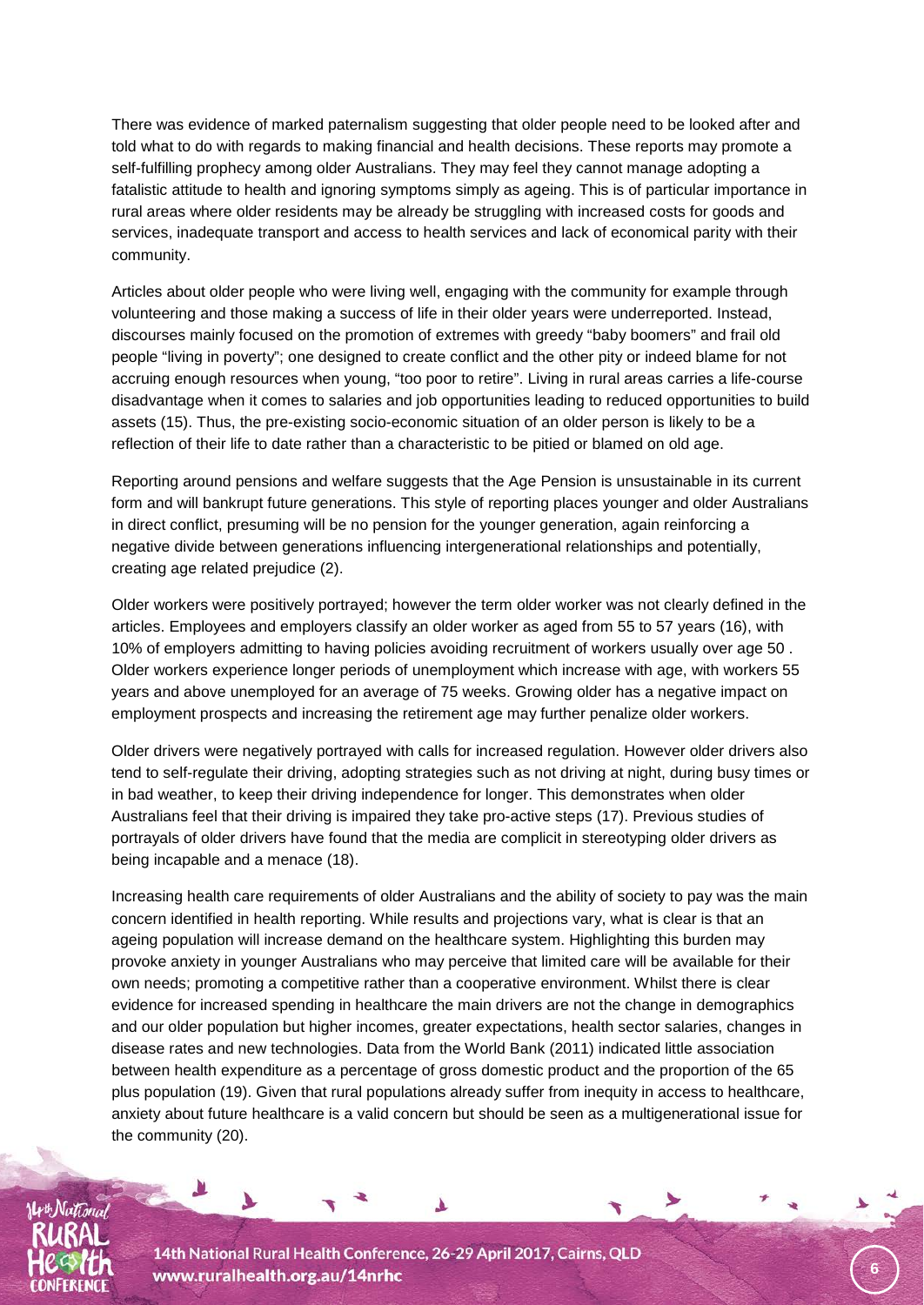The ageing of the population is evidence of successes in healthcare, education and the increased standard of living. Policy makers should capitalize on media's ability to influence societal attitudes to promote and encourage positive representations of ageing.

# **Policy recommendation**

Policy makers and the media should work together to promote positive recommendations of ageing.

### **References**

- 1. Martin R, Williams C, O'Neill D. Retrospective analysis of attitudes to ageing in the Economist: apocalyptic demography for opinion formers. BMJ. 2009;339.
- 2. Kelchner Elizabeth. Ageism's Impact and Effect on Society: Not Just a Concern for the Old. Journal of Gerontological Social Work. 2000;32(4):85-100.
- 3. Spijker J, MacInnes J. Population ageing: the timebomb that isn't? British Medical Journal. 2013(347):f6598.
- 4. Skeffington R. The old and the deathless: Australia is bracing for for a tide of centenarians. The Wall Street Journal. 2010.
- 5. Commission AHR. Fact or fiction? Stereotypes of older Australians. Sydney2013. p. 5-8.
- 6. Keating N, Dosman D. Social capital and the care networks of frail seniors. Canadian Review of Sociology. 2009;46(4):301-18.
- 7. Hummert ML, Garstka TA, Ryan EB, Bonnessen JL. The role of age stereotypes in interpersonal communication. 2nd ed. Nussbaum JF, Coupland J, editors2004.
- 8. Fealy G, McNamara M, Pearl M, Lyons TI. Constructing ageing and age identities a case study of newspaper discourses. Ageing & Society. 2012;32:85-102.
- 9. Navigator B. Local Newspaper Report. The Newspaper Works, 2012.
- 10. Kincheloe J, McLaren P, Steinberg S. Critical Pedagogy and Qualitative Research. In: Lincoln, editor. The Sage Handbook of Qualitative Research: Sage; 2011. p. 163-78.
- 11. Machin D, Mayr A. How to do critical discourse analysis: SAGE; 2013.
- 12. Shannahan P. An optimistic future: Attitudes to ageing and well-being into the next century. In: Office for the aged Dohsah, editor. Canberra ACT1994.
- 13. Keating N. Rural Ageing a good plaCe to grow old. Keating N, editor. UK: The Policy Press; 2008. 131 p.
- 14. Gilbert R, Zdenkowski G. Older people and crime; incidence, fear and prevention. In: aging NSWCo, editor. Sydney1997.
- 15. National Rural Health Alliance. Improving the prospects for healthy ageing and aged care in rural and remote Australia. Deakin West ACT: 2011.
- 16. Chandler Macleod. Coming of age: The impact of an ageing workforce on Australian Business. 2012.
- 17. Meng A, Siren A. Older drivers' reasons for reducing the overall amount of their driving and for avoiding selected driving situations. Journal of Applied Gerontology. 2015;34(3):NP62-NP82.
- 18. Martin A, Balding L, O'Neill D. Are the media running elderly drivers off the road? British Medical Journal. 2005;330:368.
- 19. Betts K. The ageing of the Australian population: triumph or disaster? Australia: Monash Centre for Population and Urban Research, 2014.
- 20. Daley J. Budget Pressures on Australian Governments. Melbourne: Grattan Institute, 2013 2013. Report No.

**7**